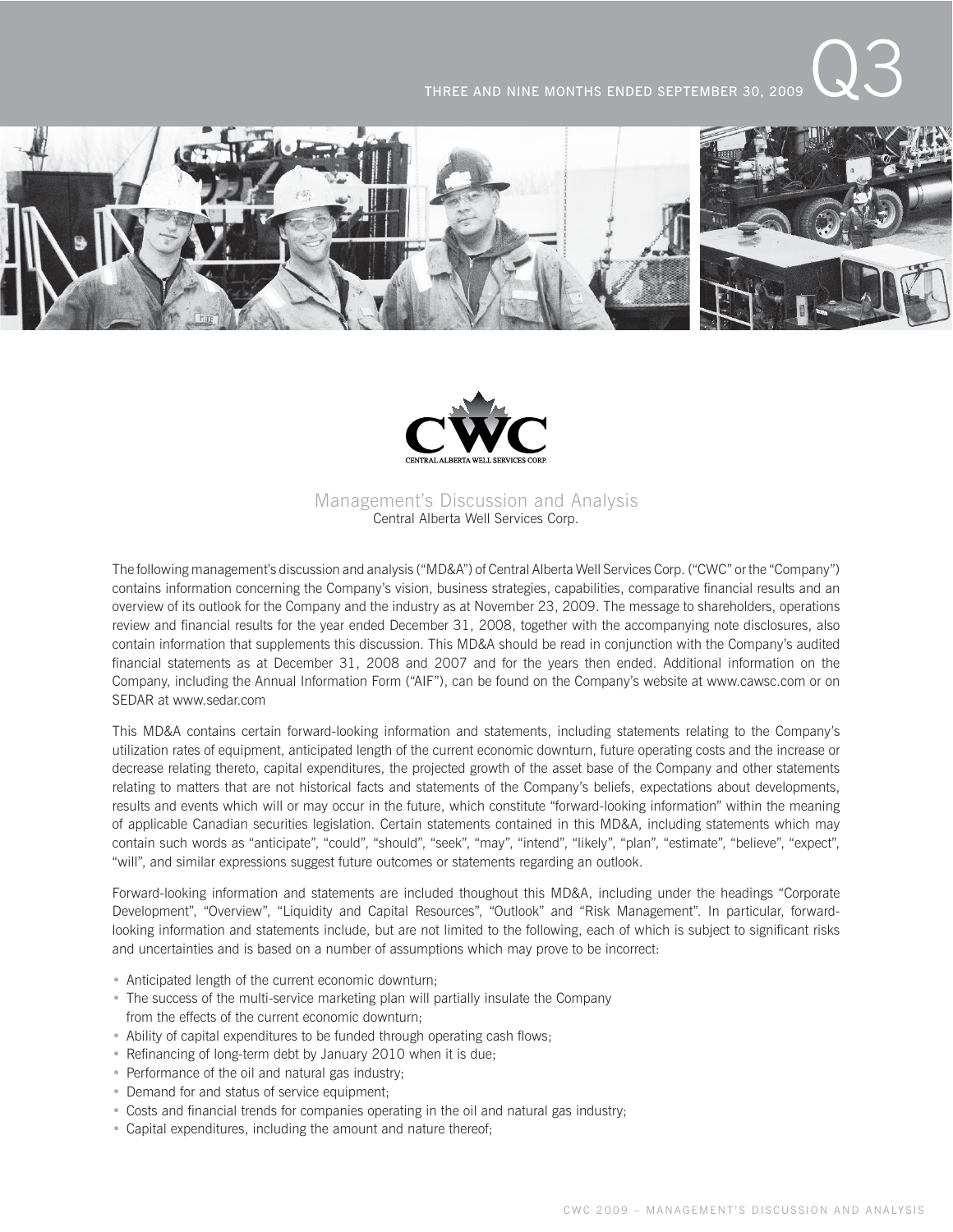- Demand for products and services;
- Expected cash provided by continuing operations;
- The Company's business strategy and outlook for business segments;
- Expansion and growth of the Company's business and operations;
- The maintenance of existing customer, supplier and partner relationships;
- Supply channels;
- Accounting policies and tax liabilities; most significantly being the entity's ability to refinance the debt before its maturity date and continue as a going concern;
- Expected payments pursuant to contractual obligations;
- The prospective impact of recent or anticipated regulatory changes;
- Credit and liquidity risks; and
- Other such matters.

Management has made certain assumptions and analyses which reflect their experience and knowledge in the industry. These assumptions and analyses are believed to be accurate and truthful at the time but the Company cannot assure readers that actual results will be consistent with these forward-looking statements. However, whether actual results, performance, or achievements will conform to the Company's expectations and predictions is subject to known and unknown risks and uncertainties which could cause actual results to differ materially from the Company's expectations. Further information regarding these risks and uncertainties may be found under the heading "Risk Management" in this MD&A, "Risk Factors" in the Company's Annual Information Form and in the Company's most recent financial statements, information circular and quarterly reports.

# Corporate Development

CWC is an oilfield services company which offers a complete range of oil and gas services throughout the Western Canadian Sedimentary Basin ("WCSB"). The Company has two reporting segments, Well Servicing and Other Oilfield Services. The Well Servicing Segment includes Service Rigs and Coil Tubing. The Other Oilfield Services Segment includes Snubbing, Nitrogen, Testing and Rental activities.

The Company's corporate office is located in Calgary, Alberta and the main operating center is located in Red Deer, Alberta, with branch offices in Provost, Brooks, Grande Prairie as well as a newly established office in Weyburn, Saskatchewan. The Company provides well services to oil and gas exploration and development companies operating in Western Canada.

The Company commenced the 2009 year with 41 service rigs, eight (8) snubbing units, eight (8) coil tubing units, 14 nitrogen units and 12 testing packages. Delays occurred in the capital build program, originally anticipated to be completed prior to the end of 2008, and now scheduled to be completed throughout 2009. During the first quarter of 2009, three (3) service rigs were delivered under the build program. Two additional rigs were delivered early in the third quarter and the final two were sold early in the third quarter. Two complete rig packages were sold to a Canadian drilling contractor with international operations who relocated the equipment outside of Canada. The proceeds from the sale were used to fund the remaining capital commitments under the build program.

Expansion, particularly within the service rig fleet is a cornerstone of the Company's marketing plan and the strategic direction of the Company. The Company has been spending considerable efforts in marketing and streamlining processes to be able to offer a "full suite" of services to each customer to better meet their demands. This results in a more efficient project and provides cost savings to the customer while increasing utilization rates among all divisions. The Company believes that the ancillary services offered to its customers directly support the core division of service rigs which continues to grow. The Company anticipates that this combined marketing effort will minimize the impact of the global economic downturn on the Company. The goal is that a job granted in one division will evolve into a project involving as many of the divisions of the Company as is possible based on the customer's needs.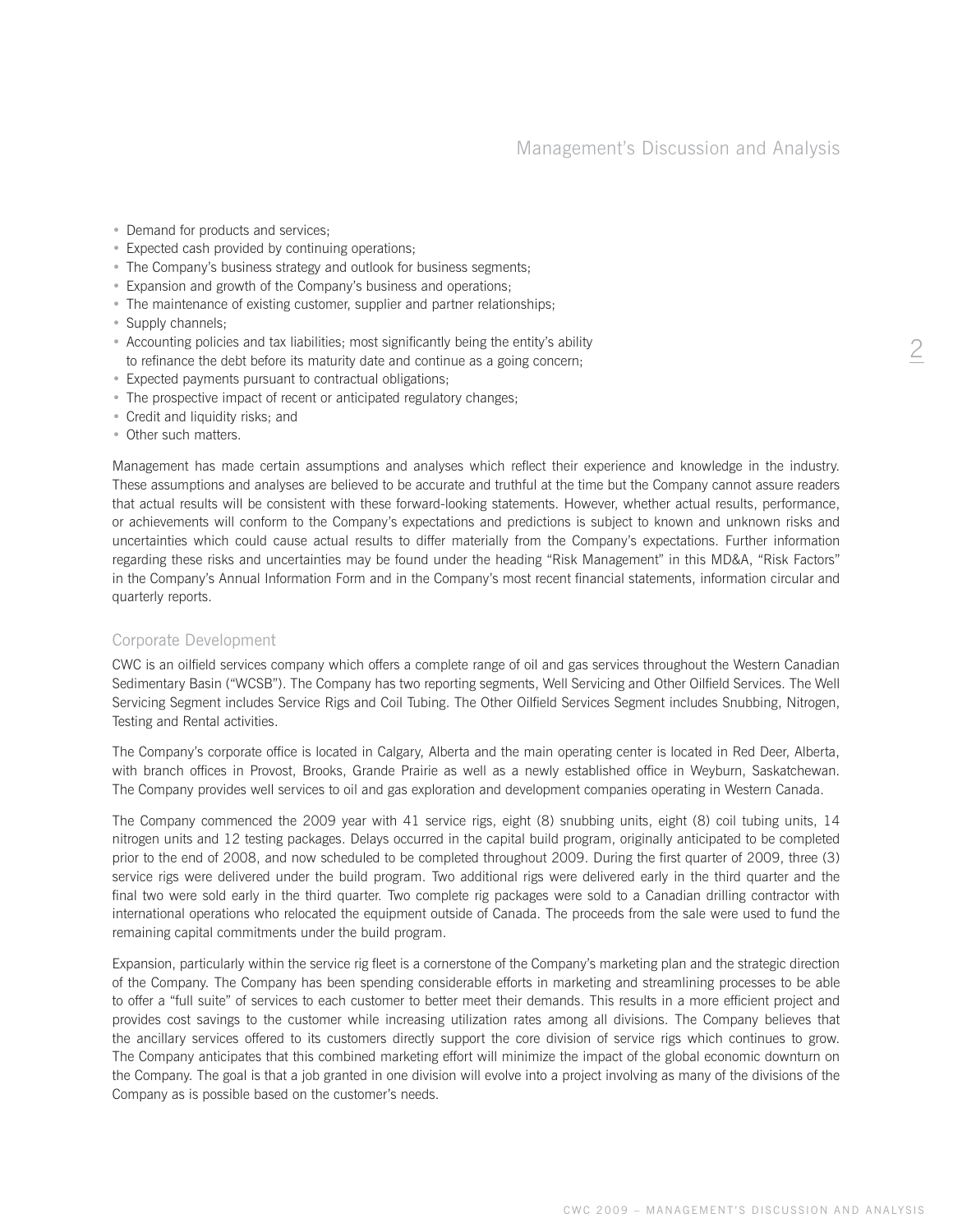|                                     |              | 2009    |          | 2008        |              |         |          |  |  |
|-------------------------------------|--------------|---------|----------|-------------|--------------|---------|----------|--|--|
| UNITS OPERATING<br>AT END OF PERIOD | SEPTEMBER 30 | JUNE 30 | MARCH 31 | DECEMBER 31 | SEPTEMBER 30 | JUNE 30 | MARCH 31 |  |  |
| Service rigs                        | 44           | 44      | 44       | 41          | 41           | 41      | 37       |  |  |
| Coil units                          | 8            | 8       | 8        | 8           | 8            |         |          |  |  |
| Snubbing units                      | 8            | 8       | 8        | 8           | 8            |         |          |  |  |
| Nitrogen tankers & pumpers          | 14           | 14      | 14       | 14          | 14           | 14      | 14       |  |  |
| Pressure tanks                      | 1つ           | 12      | 1 2      |             |              |         |          |  |  |

As a result of this expansion, the Company now operates the following fleet of equipment within the WCSB:

The Company's commitment to building a modern fleet with leading edge technology continues to stand out in an industry characterized by an ageing equipment infrastructure. As a result, used equipment acquired will undergo the necessary rework to bring the rigs up to the Company's standards. Originally, the Company anticipated that the rework would be complete so the units would be available in the first quarter, but current economic conditions have led to a postponement of the rework of these units. Once economic conditions improve, utilizations return to normal levels and cash flows permit, the rework will be rescheduled.

During the second quarter the Company was in discussions to sell two complete service rigs and related support equipment to a Canadian based drilling contractor with international operations. On August 4, 2009 the sale was completed and a condition of the agreement was that the purchaser would relocate the equipment outside of Canada and would not operate the equipment within Canada for a period of four years. The \$5.4 million in proceeds were used to satisfy outstanding capital commitments remaining from the previously announced build program.

#### Overview

| THREE AND NINE MONTHS ENDED SEPTEMBER 30          |              | 2009          | 2008<br>(Restated) |                | 2009                                                               | 2008<br>(Restated) |
|---------------------------------------------------|--------------|---------------|--------------------|----------------|--------------------------------------------------------------------|--------------------|
| Revenues                                          | $\mathbb{S}$ | 10,259,024    | \$23,021,857       |                | \$35,692,918                                                       | \$60,363,519       |
| Operating costs                                   |              | 7,450,646     | 14,519,105         |                | 25,360,881                                                         | 38,155,032         |
| Gross profit                                      |              | 2,808,378     | 8,502,752          |                | 10,332,037                                                         | 22,208,487         |
| Gross profit %                                    |              | 27.4%         | 36.9%              |                | 28.9%                                                              | 36.8%              |
| General and administrative expenses               |              | 3,191,336     | 2,876,908          |                | 9,211,175                                                          | 7,991,748          |
| EBITDAS <sup>(1)</sup>                            |              | (382, 958)    | 5,625,844          |                | 1,120,862                                                          | 14,216,739         |
| EBITDAS <sup>(1)</sup> per share:                 |              |               |                    |                |                                                                    |                    |
| Basic and diluted                                 |              | (0.01)        | 0.20               |                | 0.04                                                               | 0.51               |
| Stock based compensation                          |              | 260,162       | 266,307            |                | 774,495                                                            | 658,937            |
| Interest                                          |              | 1,839,017     | 1,367,807          |                | 4,536,547                                                          | 3,859,860          |
| Depreciation and amortization                     |              | 2,753,176     | 3,031,323          |                | 8,024,679                                                          | 9,642,682          |
| Net income (loss) before tax                      |              | (5, 235, 313) | 960,407            |                | (12, 214, 859)                                                     | 55,260             |
| Cash flows (deficiency) from operating activities |              | (1,473,407)   | (83, 843)          |                | 1,442,328                                                          | 401,117            |
| Less: Change in non-cash working capital          |              | 93,174        | (4,866,282)        |                | 3,177,937                                                          | (11,067,232)       |
| Funds from operations (2)                         |              | (1,566,581)   | 4,782,439          |                | (1,735,609)                                                        | 11,468,349         |
| Funds from operations per share (2).              |              |               |                    |                |                                                                    |                    |
| Basic and diluted                                 | \$           | $(0.06)$ \$   | 0.17               | $\mathfrak{L}$ | $(0.06)$ \$                                                        | 0.41               |
| Income (loss) per share: Basic and diluted        | \$           | $(0.19)$ \$   | 0.03               | $\mathcal{F}$  | $(0.43)$ \$                                                        | (0.01)             |
| Purchase of property, plant and equipment         | \$           |               |                    |                | $(5.016.593)$ \$ $(6.817.504)$ \$ $(13.401.842)$ \$ $(26.717.899)$ |                    |

(1) EBITDAS is calculated from the statement of income (loss) as revenue less operating costs and general and administrative expenses, exclusive of stock based compensation costs, and is used to assist management and investors in assessing the Company's ability to generate cash from operations. EBITDAS is a non-GAAP measure and does not have any standardized meaning prescribed by GAAP and may not be comparable to similar measures provided by other companies.

(2) Funds from operations is defined as cash from operating activities before changes in non-cash working capital. Funds from operations and funds from operations per share are measures that provide investors additional information regarding the Company's liquidity and its ability to generate funds to finance its operations. Funds from operations and Funds from operations per share do not have any standardized meaning prescribed by GAAP and may not be comparable to similar measures provided by other companies.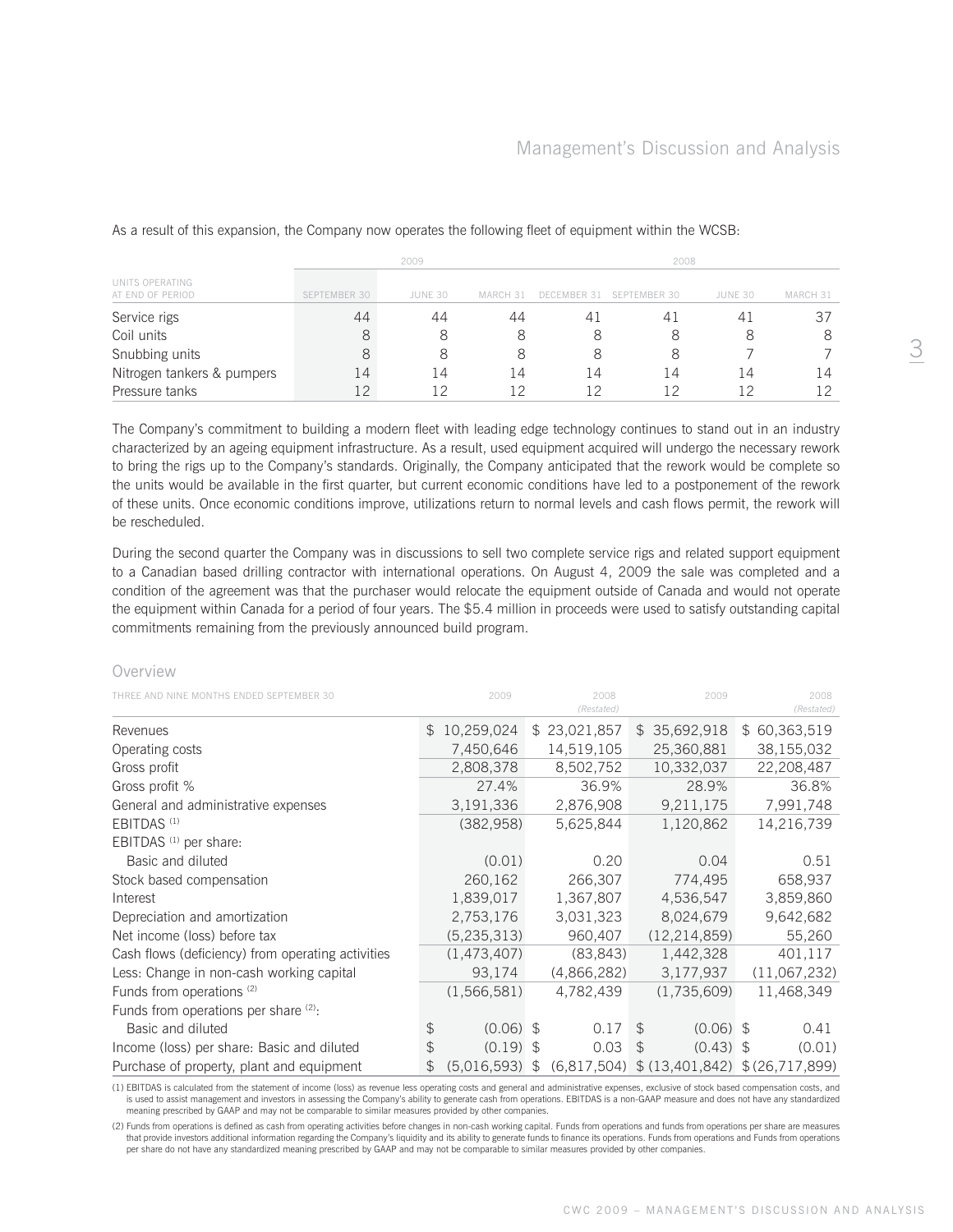Revenues for the third quarter of 2009 were \$10.3 million, a 55% decrease from the record revenues seen in the third quarter of 2008. Year to date, the decrease in revenues was \$24.7 million or 40.9%. The decrease was directly attributable to decreased utilization rates as a result of the current economic downturn, particularly within the Well Services Segment. Of the \$12.7 million year over year decrease for the quarter, \$8.9 million or 70.1% is attributable to decreases in the Well Servicing Segment and \$3.8 million or 29.9% is attributable to decreases in the Other Oilfield Services Segment. Of the \$24.7 million year to date year over year decrease, \$17.9 million is attributable to decreases in the Well Servicing Segment and \$6.8 million is attributable to decreases in the Other Oilfield Services Segment.

Gross Profit is mainly impacted by costs of direct labour, costs of running supplies for the fleet and the rates charged for the services provided. In the third quarter of 2009, gross profit as a percentage of revenues decreased by 9.5%. The decrease was consistent with a decrease in rates charged to customers as lower commodity prices have led companies to more aggressively seek out cost savings. The Company anticipates lower fuel costs to continue throughout most of 2009, consistent with the anticipated length in the current economic downturn being experienced. The Company also anticipates continued pressure on rates for services will occur throughout 2009 as market competition remains tight. The Company continues to manage its costs through evaluating the costs of its running supplies and renegotiating pricing of these supplies with vendors. The Company also effectively manages the coordination of personnel to maximize efficiencies.

| THREE AND NINE MONTHS ENDED SEPTEMBER 30 |     | 2009      | 2008            |               | 2009        |     | 2008      |
|------------------------------------------|-----|-----------|-----------------|---------------|-------------|-----|-----------|
| Wages and benefits                       | \$  | 1,650,619 | \$<br>1,717,738 | $\mathcal{L}$ | 5, 111, 722 | \$. | 4,531,520 |
| Bad debts (recoveries)                   |     | 395,270   | (4,699)         |               | 583,158     |     | 118,764   |
| Office                                   |     | 263,999   | 162,017         |               | 781,436     |     | 486,967   |
| Facility                                 |     | 423,879   | 361,448         |               | 1,321,250   |     | 1,058,185 |
| Professional fees                        |     | 175,940   | 174,338         |               | 581,334     |     | 542,768   |
| Other administration                     |     | 281,629   | 466.066         |               | 832.275     |     | 1,253,544 |
|                                          | \$. | 3,191,336 | 2,876,908       | $\mathcal{F}$ | 9,211,175   |     | 7,991,748 |
| General and administrative costs         |     |           |                 |               |             |     |           |
| as a % of revenues                       |     | 31.1%     | 12.5%           |               | 25.8%       |     | 13.2%     |

General and administrative expenses, as detailed in the table shown below, increased year over year by \$0.3 million for the three months ended September 30.

Wages and benefits has remained virtually constant year over year.

Bad debts have increased year over year as the economic downturn has impacted customers of the Company through reduced access to financial and equity markets. The Company continues to actively manage accounts over 60 days to reduce the impact throughout the downturn.

The increase in facilities and office expenses are a result of additional facilities being established in Grande Prairie and the larger space leased for the Calgary corporate head office during the first quarter.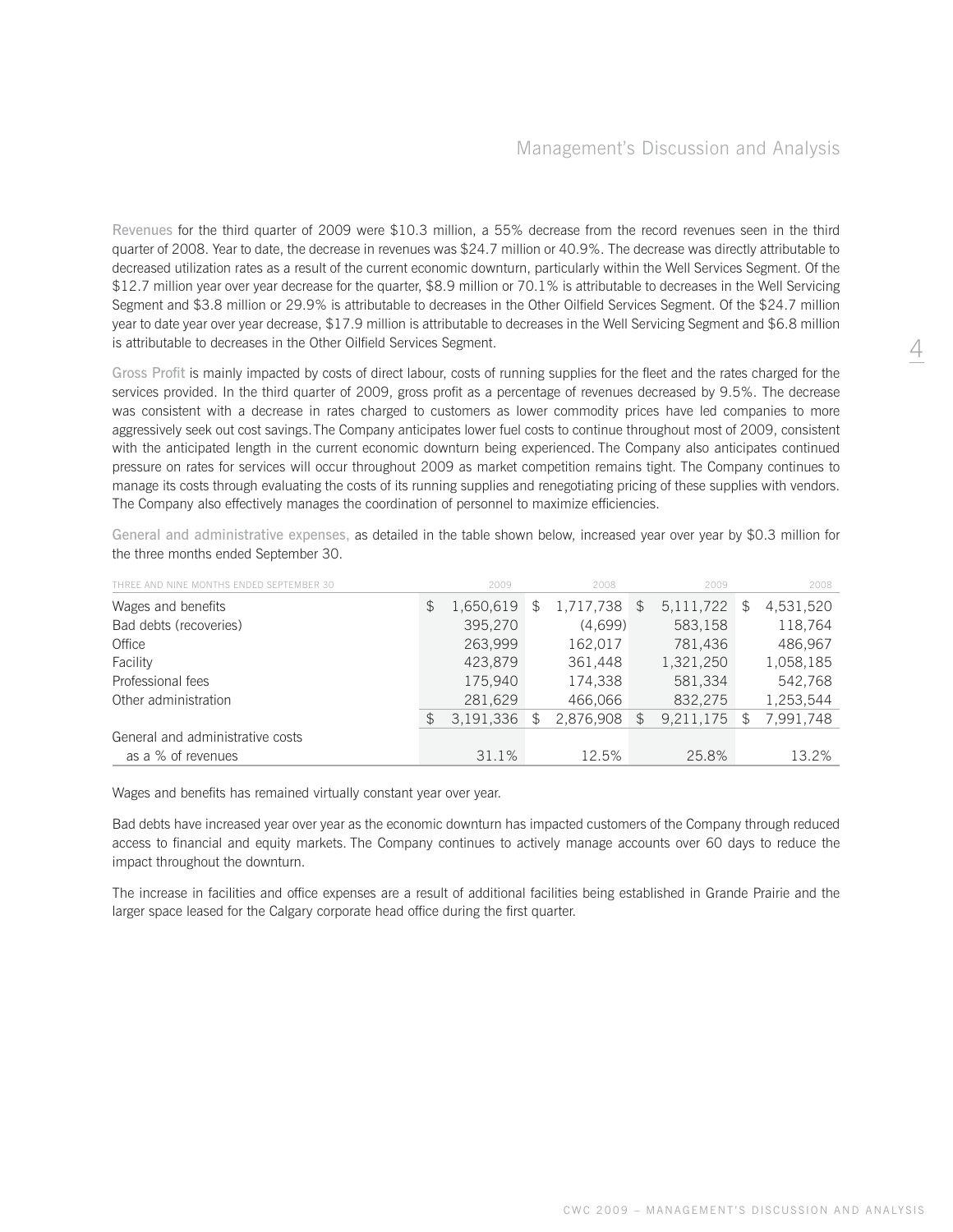The slight increase in professional fees on both an interim and annual basis is due to increase costs with the proposed takeover that expired in the quarter.

Other administration costs decreased year over year due to a decrease in most discretionary costs in this category such as advertising, fuel, and shop supplies.

General and administrative costs expressed as a percentage of revenues is 18.6% higher year over year as a result of the lower than expected revenues seen in the third quarter of 2009 as well as increased bad debt expenditures.

Stock based compensation increased year over year by \$115,558 for the nine months ended September 30. The increase is a result of the stock options issued in the second quarter of 2008.

Interest expense is incurred from the Company's term facility as well as the short term revolving operating facility and accretion expenses relating to the transaction costs and warrants arising from the refinancing that occurred in 2007. These costs are detailed in the table that follows. Interest is calculated on a floating basis above CIBC prime rate dependent on the amount of the facility drawn upon. The increase in interest year over year is a reflection of the default interest penalty incurred beginning in August of 2009 on the term debt facility. The default interest penalty interest is an additional 5% of interest in addition to the floating rate incurred and remains in effect until the covenant violations are corrected. Currently, this amount is being accrued in the financial statements and it is expected it will be paid upon the closing of the rights offering. The effective interest rate for the third quarter was 12.5%.

| THREE AND NINE MONTHS ENDED SEPTEMBER 30 | 2009      | 2008<br>(Restated) | 2009               | 2008<br>(Restated) |
|------------------------------------------|-----------|--------------------|--------------------|--------------------|
| Interest on debt                         | 1,273,536 | 846.687            | \$<br>2,884,808 \$ | 2,641,635          |
| Interest income                          | (1.577)   | (5.340)            | (9.045)            | (29,045)           |
| Accretion on finance charges             | 312.967   | 231.113            | 918.678            | 678,175            |
| Accretion on warrants                    | 254.091   | 295.348            | 742.106            | 569.095            |
|                                          | 1.839.017 | 1.367.807          | 4,536,547          | 3.859.860          |

Depreciation decreased by \$1.6 million year over year for the nine months ended September 30, as a result of the lower utilization rates.

Cash flows from operating activities decreased by \$1.4 million as a result of a \$6.3 million decrease in funds from operations partially offset by a \$4.9 million decrease in non-cash working capital.

Capital expenditures for the third quarter of 2009 consist mainly of \$5.06 million in final payments relating to the last two rigs and related support equipment relating to the capital build program initiated in 2008. In the prior year, capital expenditures of \$6.8 million consisted mainly of the acquisition of an additional snubbing unit and deposits made on the recently completed capital build program.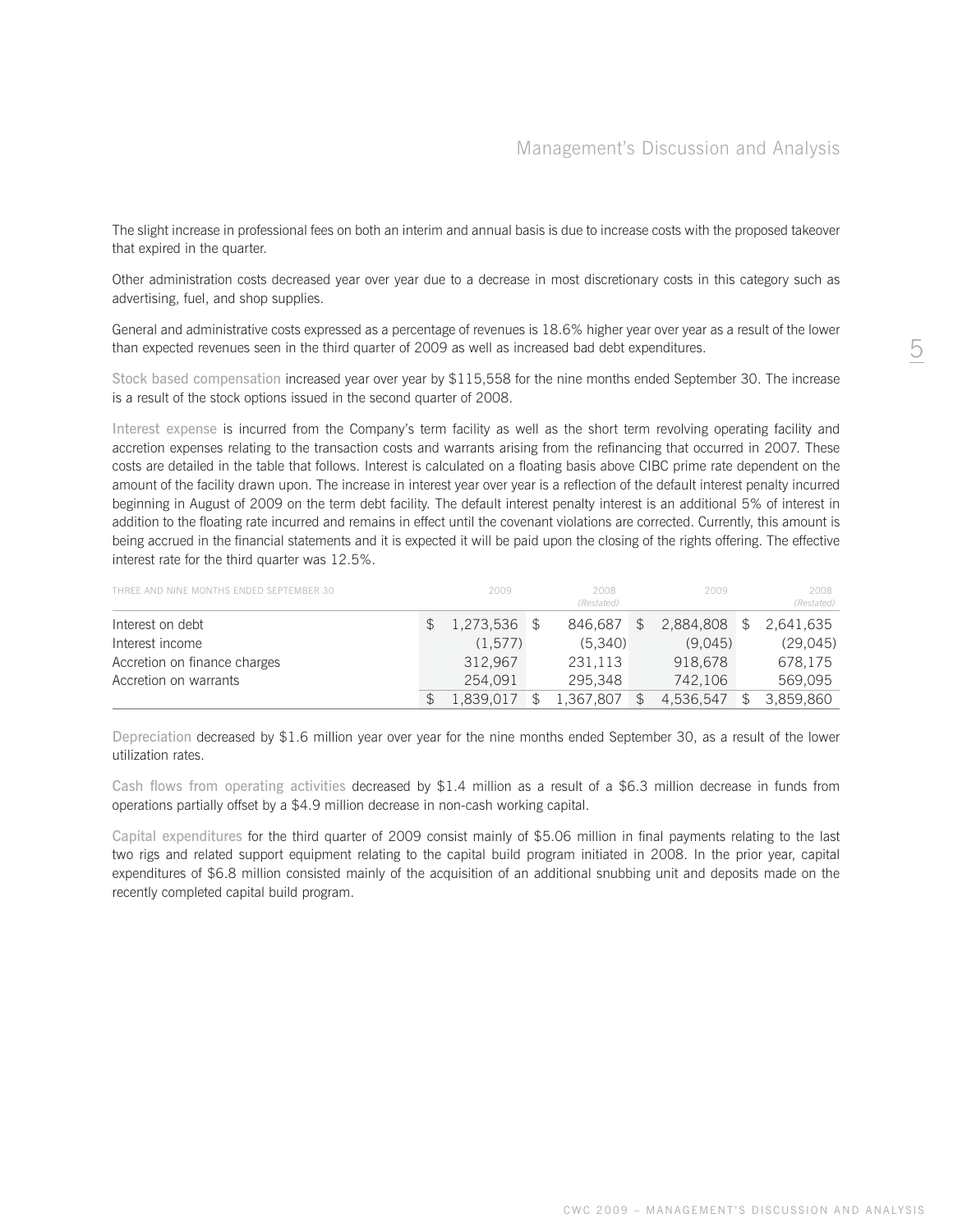# Quarterly Review

| (IN 000'S, EXCEPT PER SHARE DATA) |                |           | 2009       |                |         |                |                  | 2008             |                  |                  |
|-----------------------------------|----------------|-----------|------------|----------------|---------|----------------|------------------|------------------|------------------|------------------|
| THREE MONTHS ENDING               |                | Q3        | Q2         |                | Q1      |                | Q4               | Q3<br>(Restated) | Q2<br>(Restated) | Q1<br>(Restated) |
| <b>REVENUES</b>                   |                |           |            |                |         |                |                  |                  |                  |                  |
| Revenues                          |                |           |            |                |         |                |                  |                  |                  |                  |
| Well Servicing                    | \$             | 7,794 \$  | 4,467      | $\mathfrak{P}$ | 12,979  | \$             | 12,789 \$        | 16,732 \$        | $9,165$ \$       | 17,206           |
| Other Oilfield Services           | \$             | 2,465 \$  | 1,930      | $\frac{1}{2}$  | 6,058   | $\frac{1}{2}$  | 5,658 \$         | 6,290 \$         | $3,591$ \$       | 7,379            |
|                                   | \$             | 10,259 \$ | $6,397$ \$ |                | 19,037  | $\frac{1}{2}$  | 18,447 \$        | 23,022 \$        | 12,756 \$        | 24,585           |
| Net income (loss)                 |                | (5, 235)  | (5, 554)   |                | (1,240) |                | (1,938)          | 901              | (2,769)          | 1,748            |
| EPS: Basic and diluted            |                | (0.19)    | (0.19)     |                | (0.05)  |                | (0.07)           | 0.03             | (0.10)           | 0.06             |
| Weighted average                  |                |           |            |                |         |                |                  |                  |                  |                  |
| Common shares                     |                | 27,187    |            |                |         |                |                  |                  |                  |                  |
| Weighted average                  |                |           |            |                |         |                |                  |                  |                  |                  |
| Class A common shares             |                |           | 20,234     |                | 20,503  |                | 20,810           | 21,451           | 21,502           | 21,532           |
| Weighted average                  |                |           |            |                |         |                |                  |                  |                  |                  |
| Class B common shares             |                |           | 6,953      |                | 6,701   |                | 6,604            | 6,373            | 6,373            | 6,343            |
| Total weighted average            |                |           |            |                |         |                |                  |                  |                  |                  |
| common shares                     |                |           | 27,187     |                | 27,204  |                | 27,414           | 27,824           | 27,875           | 27,875           |
| Total assets                      |                | 133,999   | 135,998    |                | 146,412 |                | 144,194          | 144,407          | 134,120          | 140,868          |
| Debt                              |                |           |            |                | 60,298  |                | 55,419           | 52,070           | 45,615           |                  |
|                                   |                | 59,182    | 58,647     |                |         |                |                  |                  |                  | 49,172           |
| Purchase of property, plant       |                |           |            |                |         |                |                  |                  |                  |                  |
| and equipment                     | $\updownarrow$ | 5,017 \$  | 1,456      | $\mathfrak{S}$ | 6,929   | $\sqrt{3}$     | $5,454$ \$       | 6,818 \$         | 4,358 \$         | 15,543           |
| (IN 000'S, EXCEPT PER SHARE DATA) |                |           |            |                |         |                |                  | 2007             |                  |                  |
|                                   |                |           |            |                |         |                |                  |                  |                  |                  |
| THREE MONTHS ENDING               |                |           |            |                |         |                | Q4<br>(Restated) | Q3<br>(Restated) | Q2<br>(Restated) | Q1<br>(Restated) |
| <b>REVENUES</b>                   |                |           |            |                |         |                |                  |                  |                  |                  |
| Revenues                          |                |           |            |                |         |                |                  |                  |                  |                  |
| <b>Well Servicing</b>             |                |           |            |                |         | \$             | 8,855 \$         | 7,270 \$         | $3,968$ \$       | 10,137           |
| Other Oilfield Services           |                |           |            |                |         | $\frac{1}{2}$  | 3,719 \$         | 4,643 \$         | 1,998 \$         | 6,761            |
|                                   |                |           |            |                |         | $\mathfrak{P}$ | 12,574 \$        | 11,913 \$        | 5,966 \$         | 16,898           |
| Net income (loss)                 |                |           |            |                |         |                | (134)            | 272              | (3,744)          | (454)            |
| EPS: Basic and diluted            |                |           |            |                |         |                | (0.01)           | 0.01             | (0.13)           | (0.04)           |
| Weighted average                  |                |           |            |                |         |                |                  |                  |                  |                  |
| Common shares                     |                |           |            |                |         |                |                  |                  |                  |                  |
| Weighted average                  |                |           |            |                |         |                |                  |                  |                  |                  |
| Class A common shares             |                |           |            |                |         |                | 22,533           | 22,663           | 14,427           | 10,468           |
| Weighted average                  |                |           |            |                |         |                |                  |                  |                  |                  |
| Class B common shares             |                |           |            |                |         |                | 5,748            | 5,654            | 6,772            |                  |
| Total weighted average            |                |           |            |                |         |                |                  |                  |                  |                  |
| common shares                     |                |           |            |                |         |                | 28,281           | 28,317           | 21,199           | 10,468           |
| Total assets                      |                |           |            |                |         |                | 118,465          | 110,762          | 107,107          | 106,675          |
| Debt                              |                |           |            |                |         |                | 29,242           | 20,138           | 15,239           | 57,852           |
| Purchase of property, plant       |                |           |            |                |         |                |                  |                  |                  |                  |
| and equipment                     |                |           |            |                |         |                | $$12,154$ \$     | 5,551 \$         | 6,770 \$         | 12,577           |
|                                   |                |           |            |                |         |                |                  |                  |                  |                  |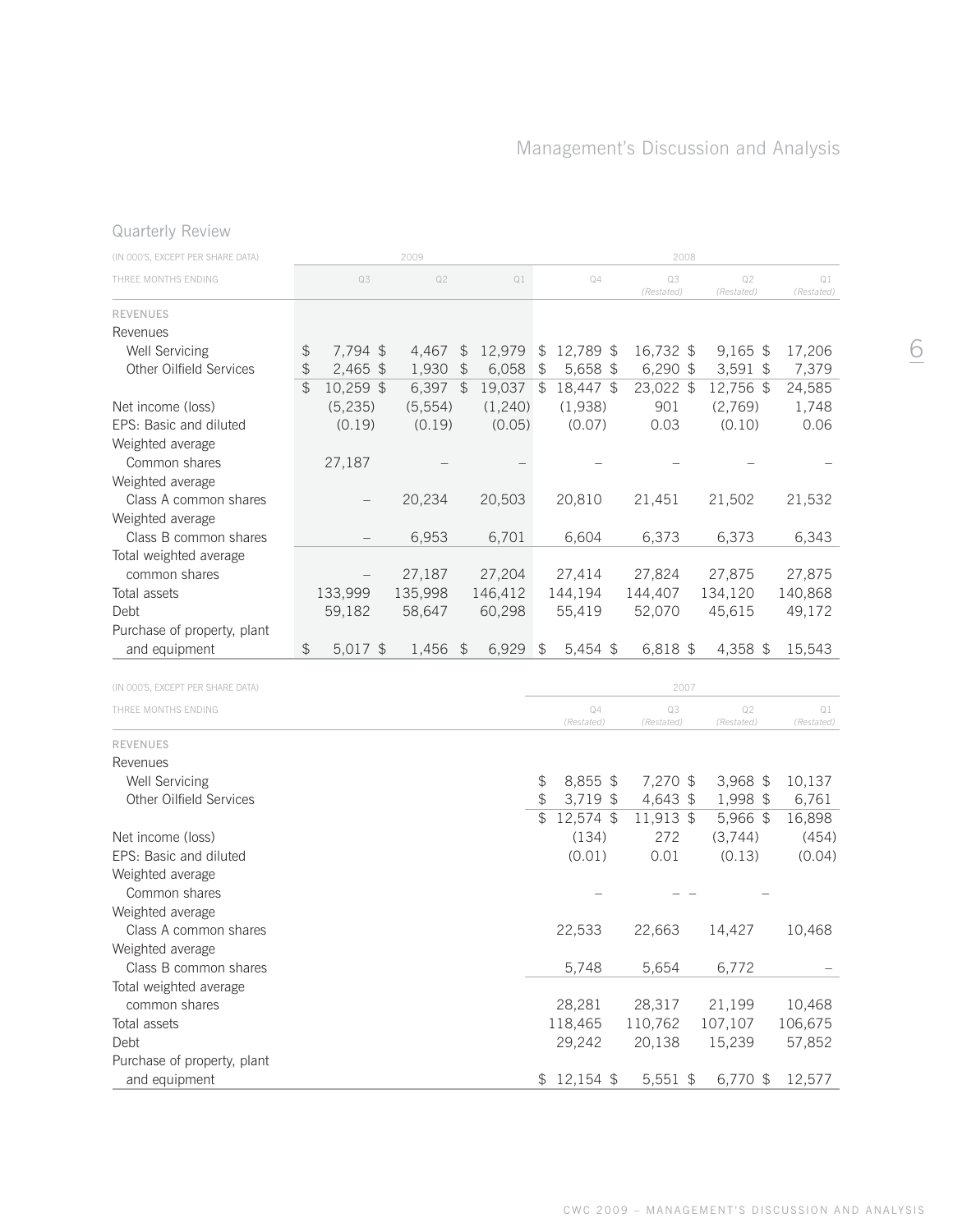Revenues for the third quarter were \$10.3 million, a year over year decrease of \$12.7 million or 55%. The majority of the decrease relates to the Well Servicing Segment where reduced utilizations and rates decreased revenues by \$8.9 million year over year. Reduced utilization rates within the Other Oilfield Services Segment decreased revenues \$3.8 million year over year. Accordingly, utilization rates for both the Well Servicing and Other Oilfield Services segments were down year over year by 37% and 34%, respectively.

Net loss declined in the third quarter as a result of lower than expected utilization rates and one time charges for bad debts. The third quarter ended with a net loss of (\$5.2) million, a decline of \$6.1 million from the third quarter of 2008.

Weighted average common shares are consistent with the second quarter of 2009. At the Company's Annual and Special Meeting on August 28, 2009, shareholders approved the conversion of all Class B shares to Class A shares, the elimination of the A/B share structure and the subsequent amendments to the Articles of the Company to Voting Common shares and Preferred shares. As a result, the Company's trading symbol was changed to "CWC". The consolidation of the A and B share structure simplifies the corporate structure of the Company, improving its marketability to potential investors.

Term debt increased by \$0.5 million as a result of the Company's bank indebtedness position at September 30. As well, term debt has increased by \$7.1 million from the third quarter of 2008 as result of funds advanced to finance the capital build program announced in the third quarter of 2008. The increased debt has been used to fund expansion of the fleet, critical to the long-term viability of the Company. Capital expenditures for the third quarter of 2009 totalled \$5.0 million, all of which were funded from the sale of two service rigs and related support equipment earlier in the quarter.

| THREE AND NINE MONTHS ENDED SEPTEMBER 30 | 2009      | 2008<br>(Restated)       | 2009                        | 2008<br>(Restated) |
|------------------------------------------|-----------|--------------------------|-----------------------------|--------------------|
| WELL SERVICING                           |           |                          |                             |                    |
| Revenues                                 |           | \$7,793,810 \$16,732,287 | \$ 25,239,802 \$ 43,103,966 |                    |
| Income (loss) before taxes               | (759.072) | 2,781,347                | (1,349,001)                 | 5,136,607          |
| Depreciation and amortization            | 1,872,608 | 2,319,387                | 5.441.407                   | 7,331,277          |
| EBITDAS <sup>(1)</sup>                   | 1,113,536 | 5,100,734                | 4,092,406                   | 12,467,884         |

# Well Servicing Segment

(1) EBITDAS is calculated from the statement of income (loss) as revenue less operating costs and general and administrative expenses, exclusive of stock based compensation costs, and is used to assist management and investors in assessing the Company's ability to generate cash from operations. EBITDAS is a non-GAAP measure and does not have any standardized meaning prescribed by GAAP and may not be comparable to similar measures provided by other companies

The Well Servicing Segment consists of a fleet of 44 service rigs and related support equipment and eight (8) coil tubing units. The fleet operates from facilities in Red Deer, Provost, Brooks, Grande Prairie and a newly established satellite office in Weyburn, Saskatchewan. The Company's fleet of service rigs consists mainly of rigs that have been built since the inception of the Company.

Revenues for the third quarter of 2009 were \$7.8 million, a decrease of \$8.9 million year over year. The reduction in revenues is consistent with the 37% year over year decrease in utilization consistent with the downturn currently being experienced in the industry and the additional negative pressures on rates. Year to date, the 27% reduction in utilization rates resulted in a \$17.9 million reduction in revenues.

Gross profit expressed as a percentage of revenues was 32% for the first nine months of 2009, versus 39% in 2008. This decline is a result of downward pressure on rates and low utilization and is partially offset by cost saving measures including renegotiating with vendors on the supply of products.

Income (loss) before taxes of (\$0.8) million declined \$3.6 million from the third quarter of 2008, again as a result of the decreased utilizations and lower rates resulting in a lower profit margin to cover fixed overhead costs. Year to date, decreased utilizations as a result of the current economic downturn resulted in a \$6.4 million reduction in income year over year.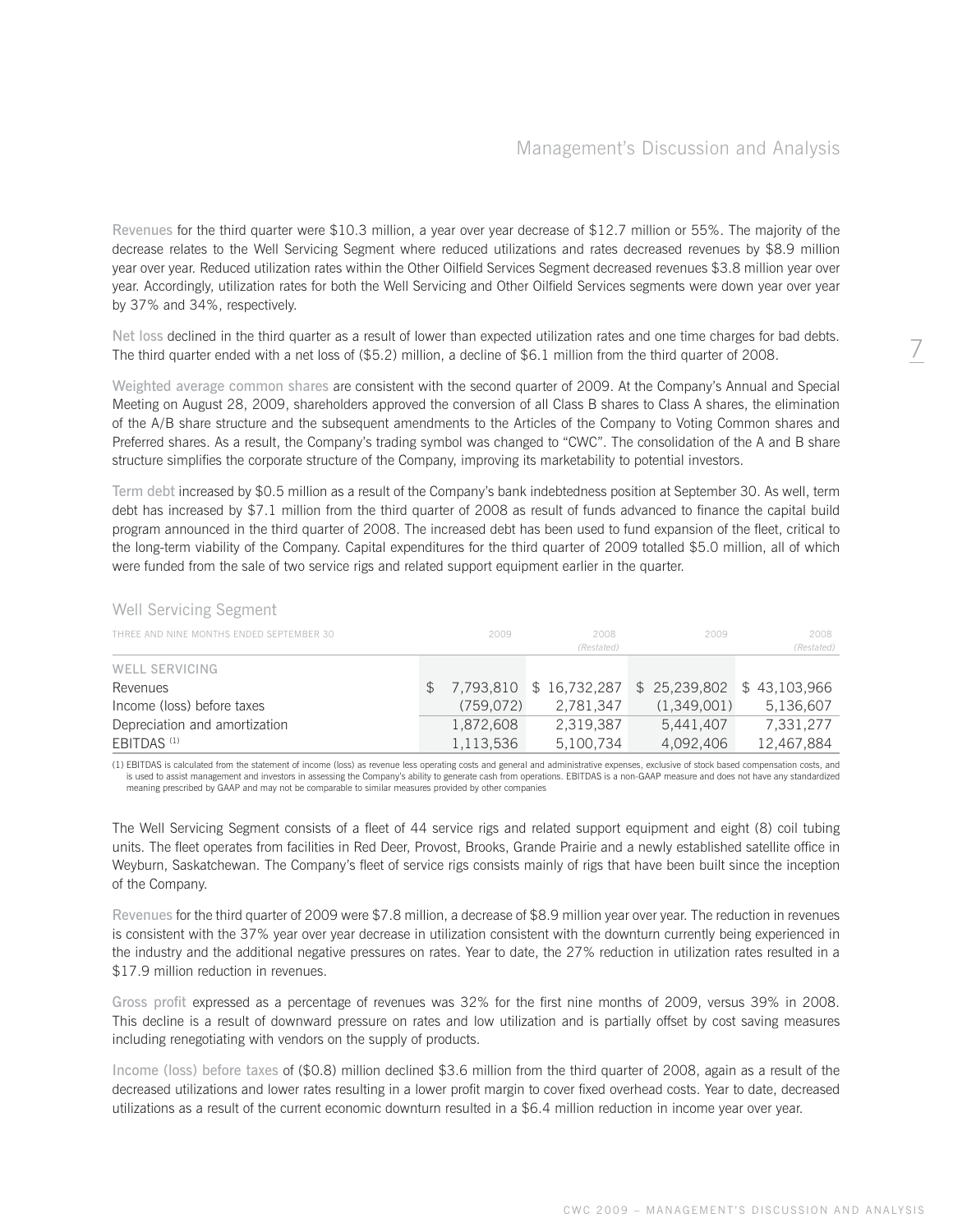Depreciation decreased by \$1.9 million year over year for the nine months ended September 30 as a result of the lower utilization rates. Service rigs are depreciated on a unit of production basis so as utilization declines, the depreciation for these units declines at a corresponding rate.

EBITDAS decreased by \$4.0 million year over year for the three months ended September 30, 2009 and \$8.4 million for the nine months ended September 30, 2009, largely due to the decrease in rates charged and the decline in utilizations in the quarter.

| <b>OLITUL OTHIUM OUT VIUUS OUGHIUHL</b>  |            |                    |               |                    |
|------------------------------------------|------------|--------------------|---------------|--------------------|
| THREE AND NINE MONTHS ENDED SEPTEMBER 30 | 2009       | 2008<br>(Restated) | 2009          | 2008<br>(Restated) |
| OTHER OILFIELD SERVICES                  |            |                    |               |                    |
| Revenues                                 | 2,465,214  | 6,289,570          | 10,453,116    | 17,259,553         |
| Income (loss) before taxes               | (666, 646) | 827.647            | (1, 146, 189) | 2,257,357          |
| Depreciation and amortization            | 634.522    | 599.558            | 1,854,775     | 2,103,244          |
| EBITDAS <sup>(1)</sup>                   | (32, 124)  | 1,427,205          | 708,586       | 4,360,601          |
|                                          |            |                    |               |                    |

Other Oilfield Services Segment

(1) EBITDAS is calculated from the statement of income (loss) as revenue less operating costs and general and administrative expenses, exclusive of stock based compensation costs, and<br>is used to assist management and inves meaning prescribed by GAAP and may not be comparable to similar measures provided by other companies

The Other Oilfield Services Segment consists of eight (8) snubbing units, 14 nitrogen tankers and pumpers, 12 well testing units and rental equipment. The nitrogen pumping units are a heat recovery nitrogen system used in many applications of the services provided by the Company. Nitrogen is used in place of air whenever a risk hazard assessment dictates. Nitrogen is an inert gas that is non-corrosive and non-explosive. It is ideal for industrial type applications for purging pipelines, pressure testing vessels and facilitating withdrawing stored liquids from vessels. The nitrogen pumpers also work in conjunction with the Company's coil tubing, well servicing and snubbing divisions and provide a synergized service for the Company's clientele. Snubbing and stripping operations are designed to enhance efficiency and performance in completion and workovers, wireline operations and underbalanced drilling. Snubbing units have the ability to operate in a continuous, pressure-controlled environment such as fluid-sensitive formations, under-pressured reservoirs, naturally fractured reservoirs and low-permeability sandstone reservoirs.

Revenues for the third quarter were \$2.5 million, a decrease of \$3.8 million. Year to date, revenues declined by \$6.8 million on a year over year basis. The decrease in revenues is attributable to utilization rates for this segment decreasing by 34% to 20% in the third quarter of 2009 from 54% in the third quarter of 2008.

Gross profit expressed as a percentage of revenues was 19% for the third quarter, versus 35% in 2008, a decrease of 16% on a 34% decrease in utilizations. Year to date, gross profit expressed as a percentage of revenues decreased by 11% to 22%. The gross profit percentage was impacted negatively as more employees in the nitrogen division are on a fixed salary, rather than an hourly rate. As a result, as utilization rates decrease, the margin is decreased significantly as less hours of work are obtained from the same fixed salary cost.

Income (loss) before taxes of (\$0.7) million for the three months ended September 30, 2009 has declined \$1.5 million from the prior year, as a result of the decreased utilization rates for this segment and lower rates charged to customers compounded by the effect of having to cover the fixed salary costs remaining in this division. Year to date, income (loss) before taxes declined \$3.4 million year over year.

Depreciation is consistent year over year for the quarter and has decreased \$0.2 million year to date as a result of the implementation of a change in estimate on production equipment in the third quarter of 2008, which lowered depreciation. Production equipment used in the Other Oilfield Services Segment is amortized on a straight-line basis versus the units of production method used by service rigs in the Well Servicing Segment. As a result, depreciation does not fluctuate with changes in utilization rates.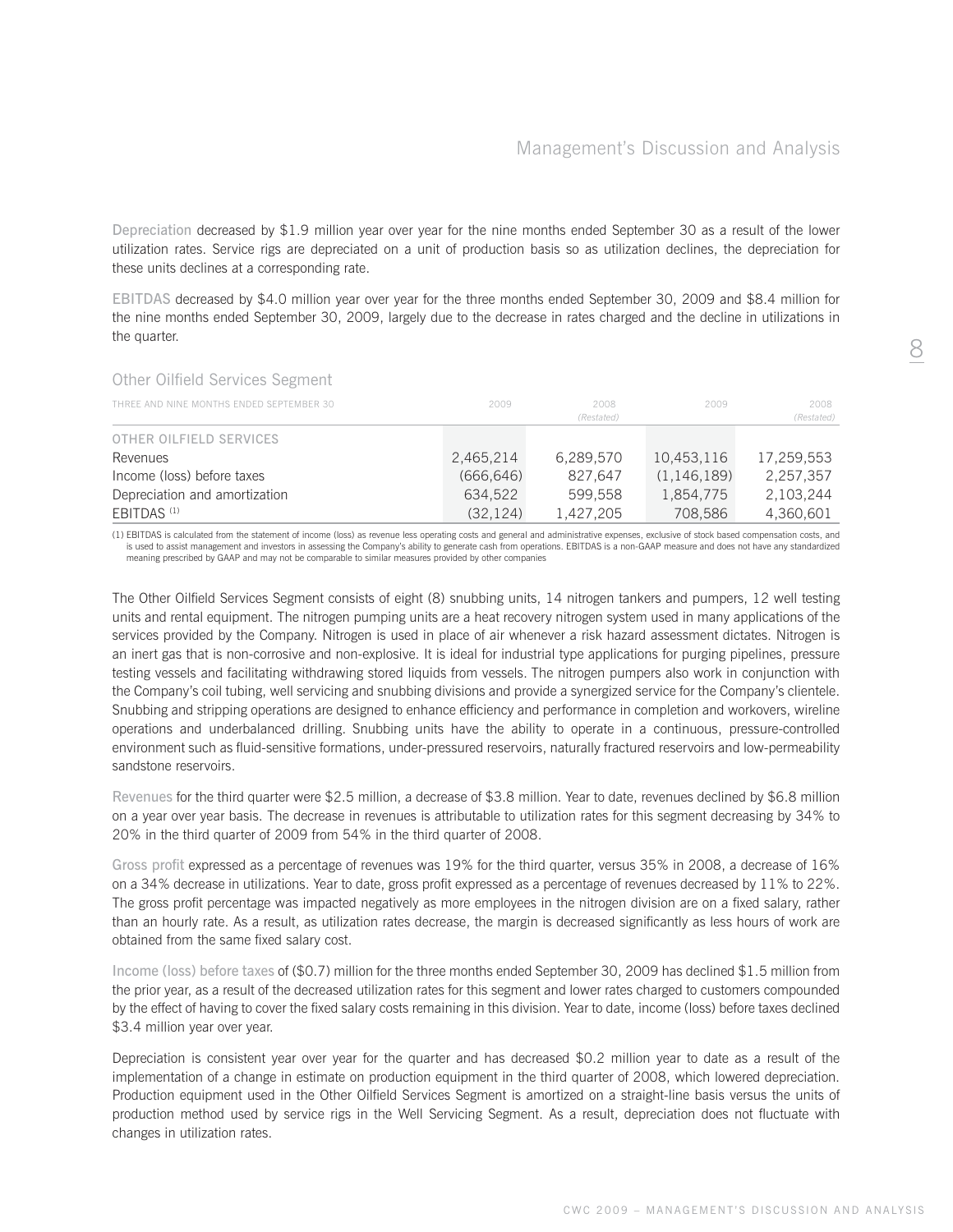EBITDAS year over year, decreased by \$0.7 million for the quarter and \$3.7 million year to date largely due to the decline in utilization rates and the impact of the fixed salary costs in the nitrogen division.

|                                     |                | 2009                                   |                           |                    | 2008                       |                       |
|-------------------------------------|----------------|----------------------------------------|---------------------------|--------------------|----------------------------|-----------------------|
| FOR THE QUARTER ENDED               | SEPTEMBER 30   | JUNE 30                                | MARCH 31                  | <b>DECEMBER 31</b> | SEPTEMBER 30<br>(Restated) | JUNE 30<br>(Restated) |
| Working capital net<br>of term debt | 4,537,190      | 5,918,992                              | 9.747.219                 | 12,238,602         | 12,742,370                 | 9,354,114             |
| Working capital (deficiency)        |                | (54,619,939) (52,703,846) (48,454,896) |                           | 12,238,602         | 12,762,370                 | 9,374,114             |
| Working capital (deficiency)        |                |                                        |                           |                    |                            |                       |
| net of restricted cash              | (54, 619, 939) |                                        | (52,703,846) (48,454,896) | 12,238,602         | 12,742,370                 | 9,354,114             |
| Debt                                | 59,869,999     | 58,647,338                             | 60,298,124                | 55,419,098         | 52,069,935                 | 45,615,061            |
| Shareholders' equity                | 67,921,370     | 72.896.522                             | 77,864,744                | 78,878,772         | 80,777,345                 | 80,116,784            |
| Debt to equity                      | 0.88           | 0.80                                   | 0.77                      | 0.70               | 0.64                       | 0.57                  |
|                                     |                |                                        |                           |                    |                            |                       |
|                                     |                | 2008                                   |                           | 2007               |                            |                       |
| FOR THE QUARTER ENDED               |                | MARCH 31                               | DECEMBER 31               | SEPTEMBER 30       | JUNE 30                    | MARCH 31              |
|                                     |                | (Restated)                             | (Restated)                | (Restated)         | (Restated)                 | (Restated)            |
| Working capital net                 |                |                                        |                           |                    |                            |                       |

# Liquidity and Capital Resources

| 16.988.484 | 6.887.749 |      | 7.372.666 | 8.693.451                                                                                                                         |
|------------|-----------|------|-----------|-----------------------------------------------------------------------------------------------------------------------------------|
|            |           |      |           |                                                                                                                                   |
| 16.968.484 | 6.472.749 |      |           | 8.278.451                                                                                                                         |
| 49.172.360 |           |      |           |                                                                                                                                   |
| 82.690.368 |           |      |           |                                                                                                                                   |
| 0.59       | 0.36      | 0.25 | 0.19      | 1.56                                                                                                                              |
|            |           |      |           |                                                                                                                                   |
|            |           |      |           | 9.538.833<br>9,123,833 6,957,666<br>29,241,812  20,138,422  15,238,728  57,851,746<br>80,785,259 81,040,920 80,854,625 34,535,554 |

of term debt 16,968,484 6,472,749 9,123,833 6,957,666 8,278,451

For the third quarter of 2009, working capital was a deficiency of \$54.6 million, a further decrease of \$1.9 million from the second quarter of 2009. The decrease is a result of the term debt, which is due in January 2010, becoming current in the first quarter of 2009. Excluding this debt, working capital was \$4.5 million as at September 30, 2009, a decline of \$1.4 from the second quarter of 2009.

The increase in debt of \$1.3 million from the second quarter is mainly a result of an operating line increase of \$0.7 million.

Shareholders' equity is \$67.9 million at September 30, 2009, a reduction of \$5.0 million from the June 30, 2009. The reduction in equity is a result of the loss incurred in the third quarter of 2009. At the Company's Annual and Special Meeting on August 28, 2009, shareholders approved the conversion of all Class B shares to Class A shares, the elimination of the A/B share structure and the subsequent amendments to the Articles of the Company to Voting Common shares and Preferred shares. As at September 30, 2009, the Company had 27,187,361 Common Shares issued and outstanding.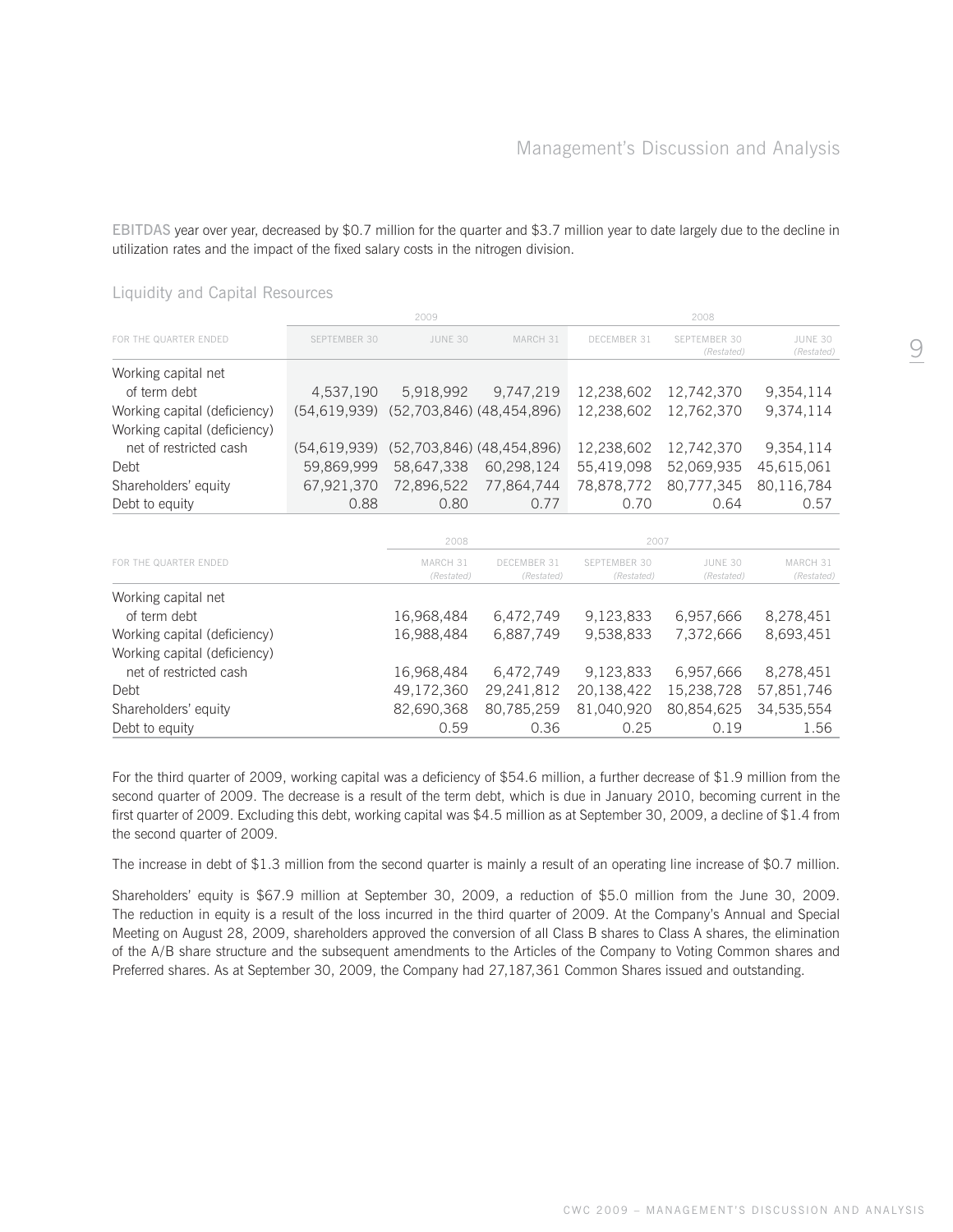Debt to equity is 0.88 at September 30, 2009, 0.24 higher than as at September 30, 2008. This is mainly a result of increased debt being incurred to fund the expansion plans of the Company and losses throughout 2009 decreasing equity. The Company has a debt facility to a maximum of \$59.9 million, which is due in January, 2010. All of the funds available under this facility have been drawn. It is the Company's intention to reduce the amount of the debt to \$29.9 million and refinance that amount prior to its due date. A rights offering was approved by the Company on August 24, 2009, which will result in proceeds of \$33 million to reduce the loan amount prior to refinancing. This Offering is being supported by the Company's largest shareholder, Tricap Partners II L.P. ("Tricap"), by agreeing to backstop the Offering. Tricap has agreed to acquire any Common Shares not issued under the basic subscription rights of other shareholders. This provides assurance to the Company that it will receive the full required \$33 million offering. Should the Company be unable to find suitable refinancing prior to the due date, the Company will evaluate all options available to it, including the possible sale of certain assets sufficient to reduce the amount of the debt outstanding to an amount that would make refinancing possible. The Company is currently in default of covenants under this facility and the Company has received a waiver for the remainder of the term of the loan. As a result of the default the lender has elected to exercise the right to charge the default interest rate which is an increase of five percent (5%) over the current prime plus 2.75%.

On August 24, 2009, the Company approved a rights offering for proceeds of \$33 million. These funds will be used to reduce the term debt to \$29.9 million, an amount at which refinancing is likely. The rights offering will close November 30, 2009 and the Company is moving ahead with refinancing the remaining debt amount.

On August 4, 2009 the Company completed the sale of two complete service rigs and related support equipment to a third party for proceeds of \$5.4 million. The purchaser will be relocating the equipment outside of Canada and the agreement states they can not operate the equipment within Canada for four years from the date of sale. The \$5.4 million in proceeds from the sale was used to satisfy the outstanding capital commitments and complete the capital build program.

In addition to term debt, the Company has an operating line available to a maximum of \$15 million, marginalized for trade receivables to fund operations. As at September 30, 2009, \$0.7 million was outstanding on this line and a maximum of \$4.05 million is available after marginalizing for accounts receivable. The operating line is committed until December 31, 2009, after which, it is anticipated the Company will secure a replacement facility or continue to work with the current lender.

| VE MONTHS ENDED SEPTEMBER 30              | 2009              | 2008<br>(Restated) |     | 2009           |               | 2008<br>(Restated) |
|-------------------------------------------|-------------------|--------------------|-----|----------------|---------------|--------------------|
| Cash flow from operating activities       | $$(1,473,407)$ \$ | (83, 843)          | \$. | 1,442,328      |               | \$401,117          |
| Less: Change in non-cash working capital  | 93,174            | (4,866,282)        |     | 3,177,937      |               | (11,067,232)       |
| Funds from operations                     | (1,566,581)       | 4,782,439          |     | (1,735,609)    |               | 11,468,349         |
| Cash invested in acquisition of equipment | (5,016,593)       | (6,817,504)        |     | (13, 401, 842) |               | (26, 717, 899)     |
| Proceeds on sale of assets                | 5,233,609         | —                  |     | 5,360,609      |               | 14,095             |
| Decrease in restricted cash               |                   |                    |     |                |               | 395,000            |
| Repurchase of common shares               |                   | (507, 153)         |     | (29.037)       |               | (547,070)          |
| Transaction costs                         |                   |                    |     |                |               | (306)              |
| Repayment of debt                         |                   |                    |     | (100,000)      |               | (4,000,000)        |
| Issuance of debt                          | 688,370           | 7,408,499          |     | 2,988,370      |               | 28,585,029         |
| Increase (decrease) in cash               | $(568, 021)$ \$   |                    |     | (3,739,572)    | $\mathcal{F}$ | (1.870.034)        |

Changes in cash are outlined as follows: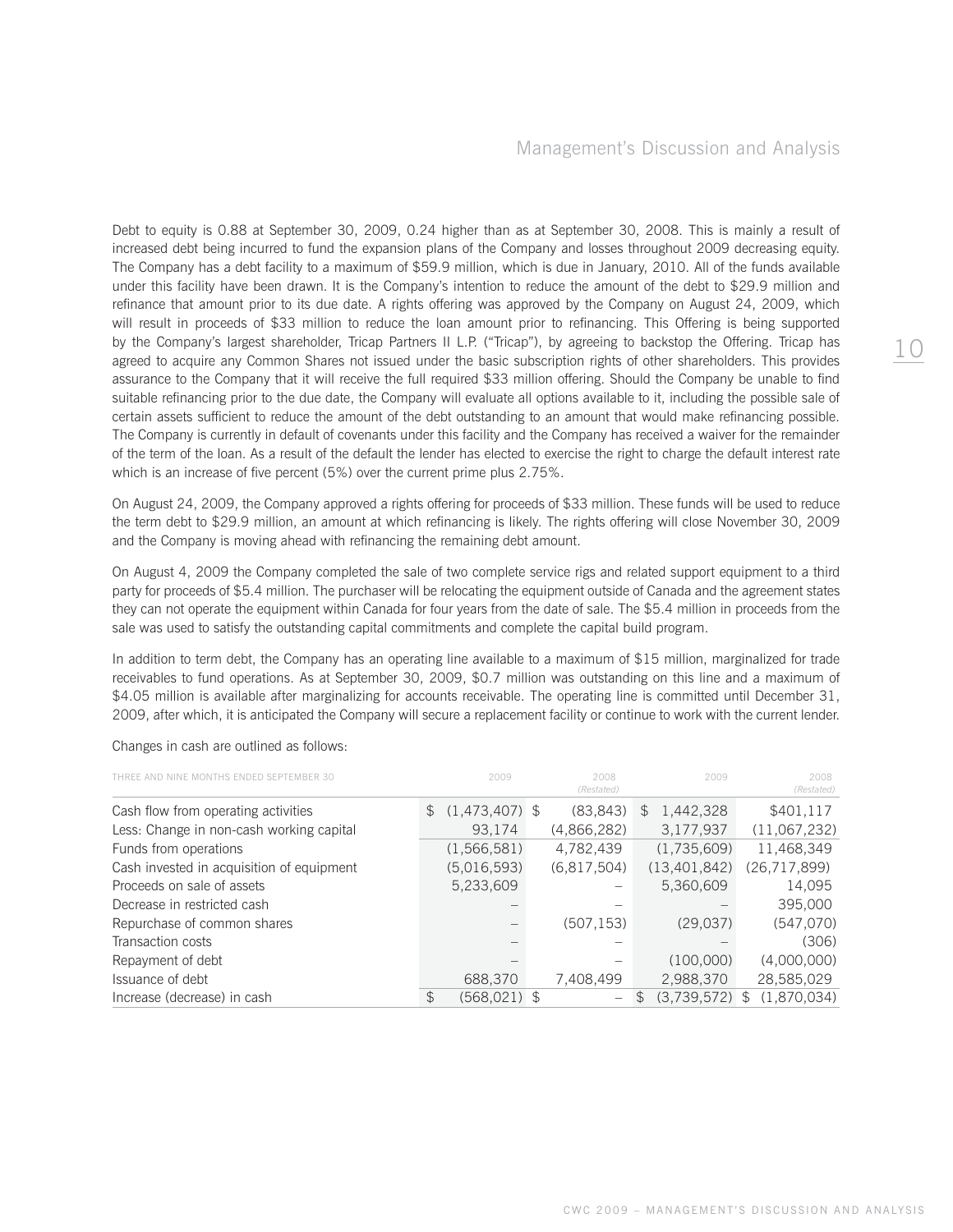11

### Significant Agreements

During the third quarter of 2008, a new capital build program was initiated that will result in seven (7) additional service rigs being added to the Company's fleet through 2009. As at September 30, 2009, the Company has satisfied all commitments under this build program.

# Contractual Obligations and Commitments

The Company is committed to the repayment of its long-term debt in January, 2010, including principal and interest. The Company is currently evaluating all options to refinance the term debt.

The Company is also committed to pay \$0.40 per outstanding warrant, which warrants expire on January 25, 2010. The maximum cost to the Company relating to the commitment to pay out the warrants is \$1.2 million. The discounted value of this obligation has been reflected as a liability in the financial statements.

#### Outlook

The outlook for the fourth quarter of 2009 and into 2010 shows a promise with the new operations and facilities up in Grande Prairie, Alberta and Weyburn, Saskatchewan which have been added to increase utilization of the Company's equipment in those areas. The Company continues to relocate equipment within its' operating locations in order to best service its customer base and provide for increased activities. While the Company does not anticipate a return to the record utilization levels experienced in 2008, management is confident that 2010 will see a reasonable increase in activity.

The Company mailed the Rights Offering Short Form Prospectus to all shareholders on November 5, 2009 closing date of November 30, 2009. The \$33 million in proceeds from the Offering will be used to reduce credit facilities with Brookfield Bridge Lending Fund Inc. facility, the Alberta Treasury Branches and for general corporate purposes. The Company has assurance that the Offering will be fully subscribed as Tricap Partners II Ltd. ("Tricap") have provided a Stand By Agreement, in which Tricap has agreed to purchase any remaining shares not taken up under the Primary and Secondary right privledges of the Offering. Following the close of the Offering the Company plans on refinancing the remaining estimated \$30 million credit facility prior to expiry on January 26, 2010.

The Company has no future obligations in relation to expansion of capital and has made the commitment of continuing with its current fleet until the market improves. The Company believes that it has the appropriate size fleet to maximize opportunities as they arise in the various geographic areas it operates.

## Critical Accounting Estimates

This MD&A of the Company's financial condition and results of operations is based on the financial statements which are prepared in accordance with Canadian Generally Accepted Accounting Principles ("GAAP"). The presentation of these financial statements in conformity with Canadian GAAP requires management to make estimates and assumptions that affect the reported amounts of assets, liabilities and the disclosure of contingent liabilities at the date of the financial statements and the reported revenues and expenses during the reporting period. These estimates are based on experience and assumptions that are believed to be reasonable under the circumstances. Although care has been taken, anticipating future events can not be done with certainty, therefore actual results may vary from these estimates over time as more accurate information is available and as the Company's operating environment changes.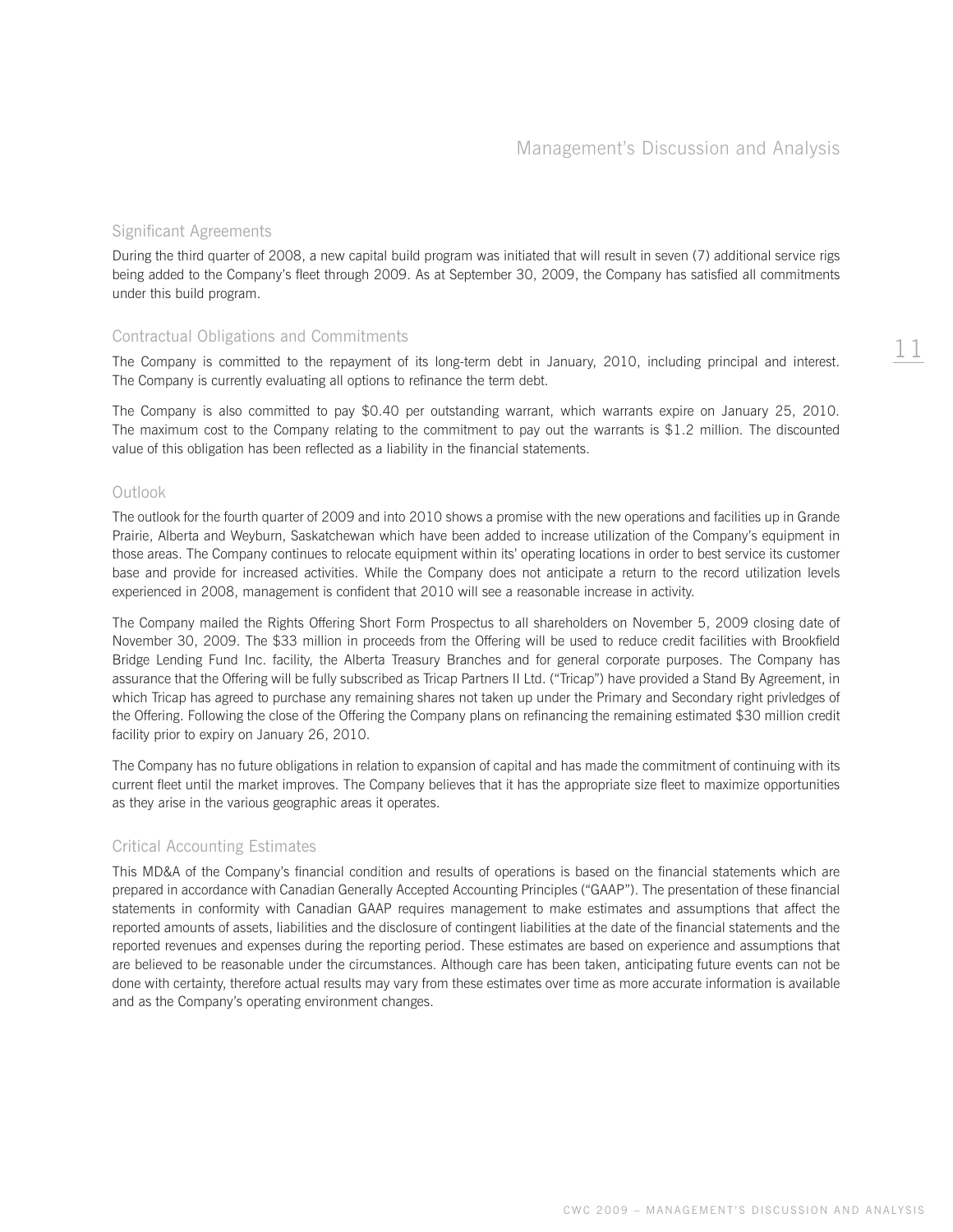Future Operations: The Company currently has a debt facility to a maximum of \$59.9 million due on January 26, 2010. As at September 30, 2009, \$59.9 million was drawn on the facility. Recent market events, including disruptions in credit markets and the deterioration of global economic conditions resulted in significant declines in commodity prices. This impacted the Company through lower than anticipated utilizations, which impaired the Company's ability to generate cash flows from operations sufficient to settle the obligation or reduce it to a lower amount more likely to be re-financed. In addition, the operating line the Company entered into ceases to be committed in November of 2009. As at September 30, 2009, \$688,370 is outstanding on the line. The Company anticipates that it will be in breach of covenants on both facilities throughout 2009. As a result, a waiver was obtained from the lender of the term facility for the remainder of the term. The lender of the operating line of credit provided a waiver for the period ended September 30, 2009. Given the reduced access to credit and equity markets in the current economic environment there can be no assurance that these facilities will be re-negotiated or replaced with alternate facilities on terms suitable to the Company. On October 21, 2009, the Company filed a short-form prospectus relating to a rights offering announced August 26, 2009. The terms of the rights offering include the issuance of \$33 million of common shares, proceeds from which will be used to reduce the outstanding facility below \$30 million, an amount that is more likely to be refinanced prior to the due date. Concurrent with the approval of the rights offering, the Company's major shareholder agreed to acquire any common shares not issued under the basic subscription rights of other shareholders. Further declines in commodity prices could adversely affect management's ability to refinance or re-negotiate the remaining facilities and settle the Company's obligations.

The Company's continuation as a going concern is ultimately dependent upon its future financial performance, which will be affected by general economic conditions, availability of debt and/or equity to finance operations, commodity prices, industry activity and other factors, many of which are beyond the Company's control.

Impairment of Long-Lived Assets: Long-lived assets, including property and equipment and intangible assets, comprise a majority of the Company's assets. Management reviews the carrying values of these assets for impairment periodically or whenever events or changes in circumstance indicate that their carrying value may not be recoverable. When this occurs, management performs various tests to see if the net carrying value differs from fair value, and if the fair value is less than the carrying value the asset would be considered to be impaired and an impairment loss would be recognized to reduce the asset's carrying value to its estimated fair value. The downturn seen in the latter part of 2008 was seen as such a circumstance and as a result a test for impairment of intangible assets was conducted at that time and no write down was required. Management will continue to closely monitor the possibility of impairment throughout the downturn.

Depreciation and Amortization: The Company's property, plant, equipment and intangibles are depreciated and amortized over estimated useful life using both straight line and unit-of-production methods.

The estimates may change over time as more useful information becomes available, market conditions shift or other factors change the estimated useful life of the assets.

Stock Based Compensation: Stock based compensation expense associated with the stock-option rights granted to directors and employees is calculated based on assumptions using the Black-Scholes option pricing model to produce an estimate of compensation. This estimate may vary due to changes in the Black-Scholes variables, which include the risk free rate of return, the share price volatility and the rates of forfeiture.

#### Risk Management

Business Risk: Activity in the oil and gas industry is subject to a range of external factors that are difficult to actively manage, including resource demand, commodity pricing and climate. The Company seeks to mitigate these risks by maintaining a strong balance sheet and remaining responsive to changes in industry dynamics.

The Company has a comprehensive insurance policy to help safeguard its assets, operations and employees. This is reviewed annually and revised as changes in circumstances warrant.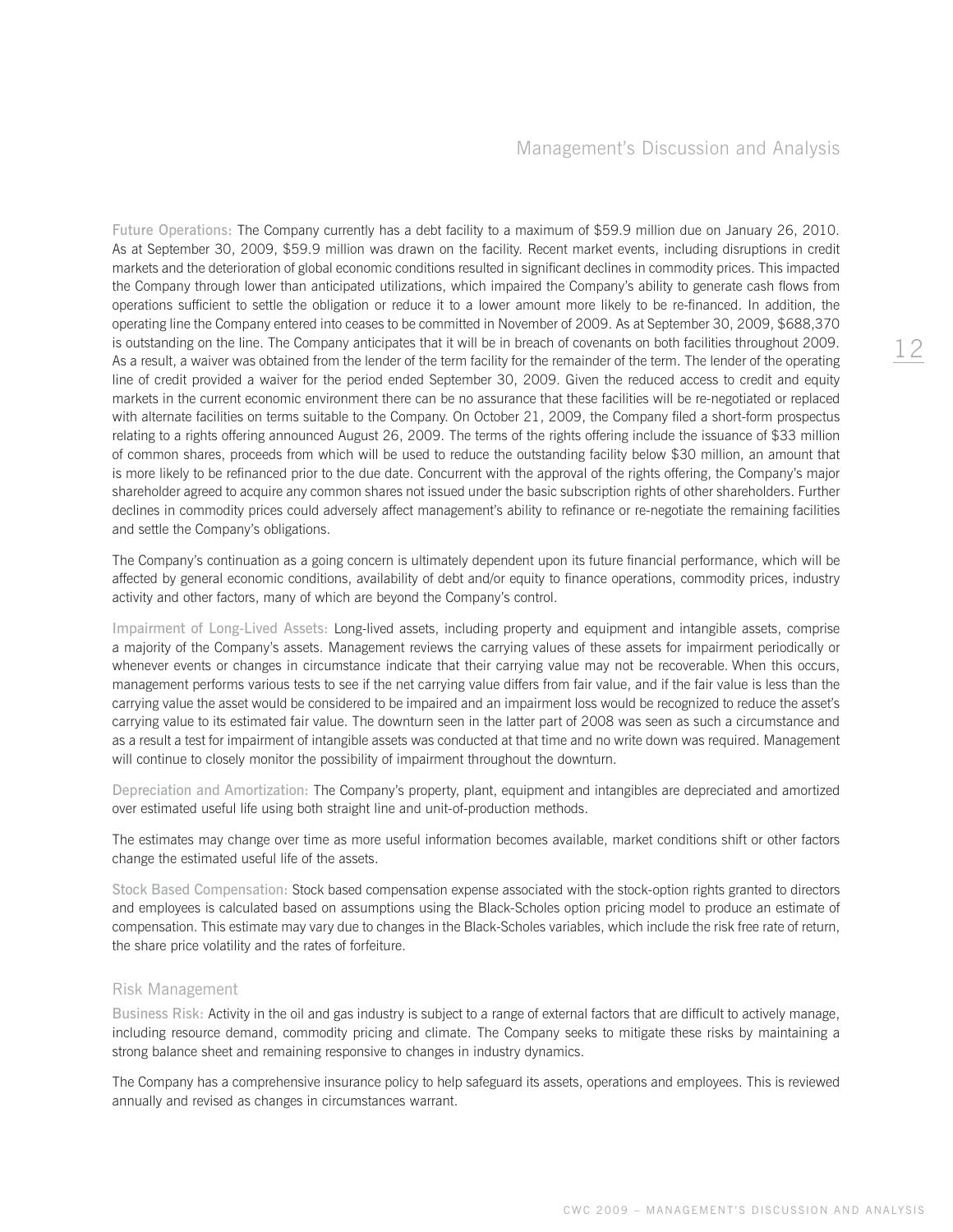Credit Risk: The Company's policy is to enter into agreements with customers that are well-established and well-financed within the oil and gas industry. There is always a risk relating to the financial stability of customers and their ability to pay. Management will continue to periodically asses the credit worthiness of all its customers and views the credit risk on its accounts receivable as normal for its industry.

During the three months and nine months ended September 30, 2009, in the opinion of management, decreased liquidity left five customers with potentially insufficient funds to settle obligations. As a result, bad debt expense of \$395,270 and \$583,158 was provided for in the three months and nine months ended September 30, 2009, respectively.

It is anticipated that the current economic downturn will continue throughout most of 2009 and as a result, there is a potential for increased credit risk as companies struggle to meet obligations as access to capital markets and debt financing becomes increasingly difficult. To mitigate this risk in light of current circumstances, management has focused their marketing efforts with larger companies that have strong balance sheets and positive cash flows.

Liquidity Risk: Liquidity risk relates to the risk that the Company will encounter difficulty in meeting its financial obligations. The credit facilities available consist of a term facility to a maximum of \$59.9 million maturing on January 26, 2010, and a short-term operating line of credit to a maximum of \$15 million. Term facilities are used to fund capital acquisitions and the short-term line of credit is used to settle current obligations such as accounts payable. As a result of the long term debt facility expiring in January 2010, the Company must refinance this facility through a replacement facility, an issuance of equity or a combination of the two as the projected cash flow in 2009 will not be sufficient to retire the facility.

The Company may be exposed to liquidity risk if it is unable to collect its trade accounts receivable balances in a timely manner, which could in turn impact the Company's long-term ability to meet commitments under its current facilities. In order to manage this liquidity risk, the Company actively monitors all accounts receivable to maintain accounts outstanding over 60 days to less than 25 percent of the total balance. As at September 30, 2009, the balance of trade accounts receivable in excess of 90 days was \$613,356, representing approximately eight percent of the trade accounts receivable balance. Of this amount \$475,445 has been provided for as an allowance for bad debts. A structure is maintained that focuses on growth of the Company while ensuring viability for stakeholders.

Market Risk: Market risk is comprised of foreign currency risk and interest rate risk.

Foreign Currency Risk: Foreign currency risk arises from the fluctuations in foreign exchange rates and the degree of volatility of these rates relative to the Canadian dollar. The Company is not significantly exposed to foreign currency risk.

Interest Rate Risk: The Company manages its exposure to interest rate fluctuations through the issuance of a combination of variable and fixed rate borrowings. During 2008, with declining interest rates occurring and being expected to continue throughout 2009, the decision was made to enter all debt into variable rate terms. This policy is expected to continue throughout 2009 and will be evaluated regularly based on changing market conditions and it is anticipated that a fixed rate contract will be entered into when refinancing of the term debt occurs. For the three and nine months ended September 30, 2009, a one percent change in the prime lending rate would have impacted the net loss by \$150,981 and \$447,938, respectively.

Supplier Risk: In the past, the Company had a large portion of its service rigs and associated equipment manufactured by a single provider. In order to mitigate the risk of short-term vulnerability should the supplier experience unusual production disruptions or labour disputes, the Company commenced utilizing several suppliers to provide various components of a total package. Suppliers are selected for various components based on their reputation in their respected industry, and the price and quality of the product produced.